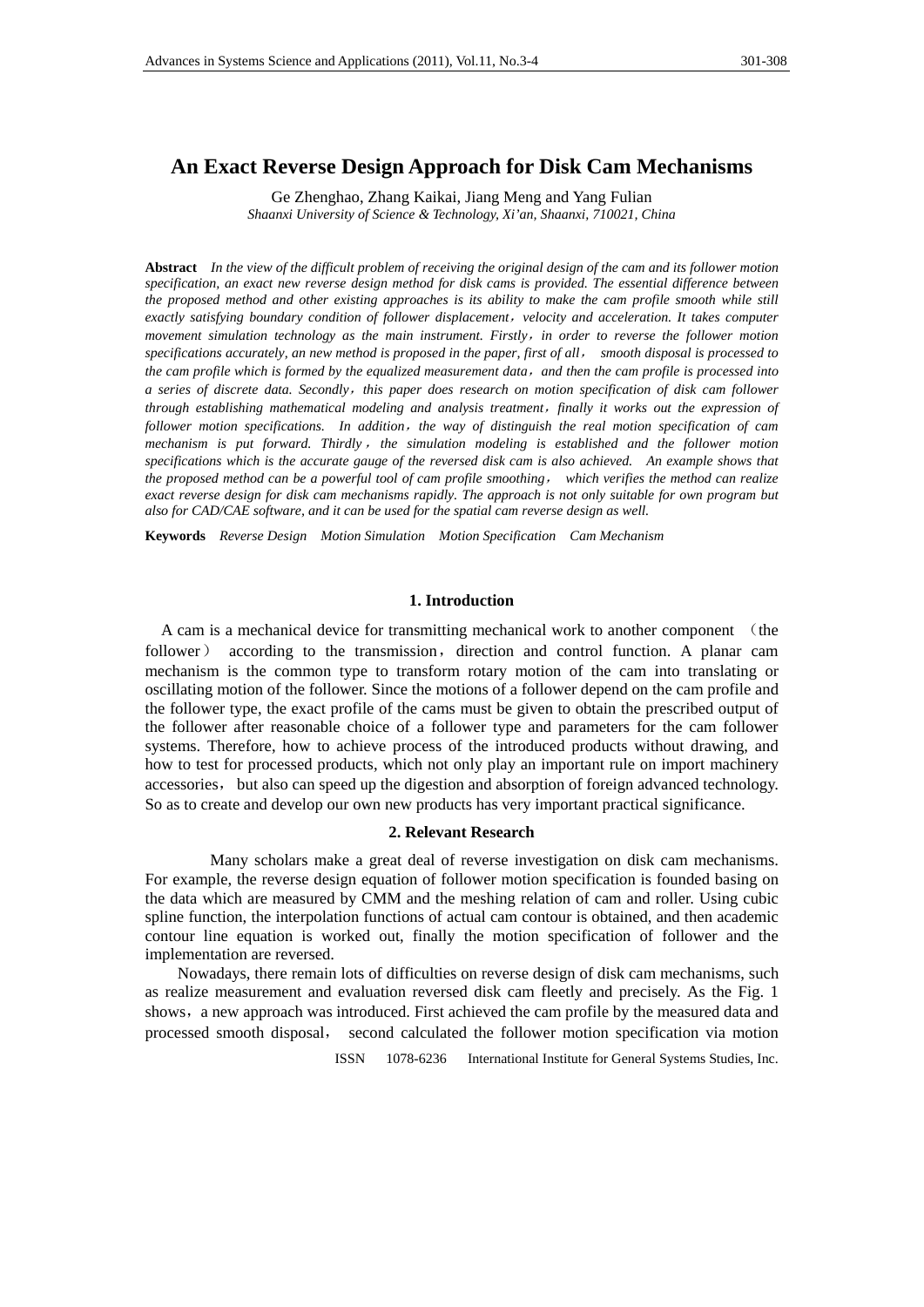simulation, finally the new method of detection and evaluation for the cam profile fitting result using the motion specification of cam mechanism was put forward. This method of reserve design is not only suitable for own program conveniently, but also for existing CAD/CAE software.



Fig. 1 The flow of cam reverse design

## **3. Curve fitting and discrete of disk cam contour**

The data which were measured by CMM can not be used directly in reverse design of disk cam motion specification. It should process smooth disposal. However, it is complicate to dispose the profile formed by the measured data smooth directly. Thereby, in this paper, it took the method that firstly fitting profile via the measured data and then transforming the smooth curve into discrete points. Nowadays, NURBS curve is widely used for various curves fitting .Because it is convenient to adjust the curve slightly due to the localized Performance of basis function of . Its K-th power curve equation is:

$$
\begin{cases}\n\mathbf{p}(u) = \frac{\sum_{i=0}^{n} B_{i,k}(u) W_i \mathbf{V}_i}{\sum_{i=0}^{n} B_{i,k}(u) W_i} = \sum_{i=0}^{n} R_{i,k}(u) \mathbf{V}_i \\
R_{i,k}(u) = \frac{B_{i,k}(u) W_i}{\sum_{j=0}^{n} B_{j,k}(u) W_j}\n\end{cases}, \quad u \in [0,1]
$$
\n(1)

**V***<sup>i</sup>* –control vertex;

*Wi* - weighted factor;

 $B_i$ <sub>k</sub> $(u)$  - *K-th* power basic function of B-spline.

First the cam contour curve was processed into discrete points after fitted, and then the discrete point-group of cam contour curve can be obtained.  $(x_i^{\prime\prime}, y_i^{\prime\prime})$  (i= 1, 2, 3……n).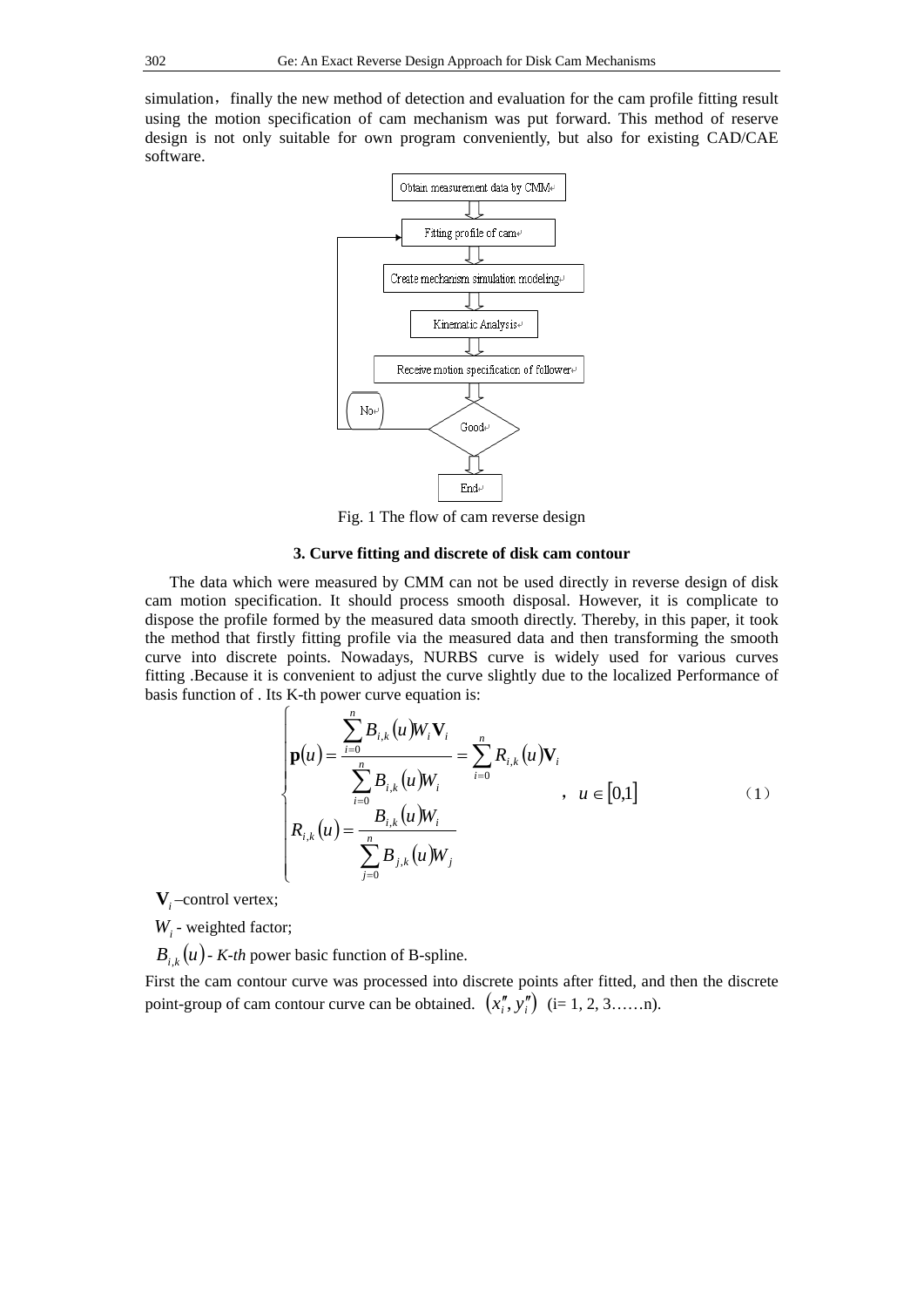# **4. Reverse Design of Motion Specification**

As figure 2 shows,  $O - xyz$  was basic coordinate system,  $O_1 - x_1y_1z_1$  was variation coordinate system which was consolidated with cam.  $O_2 - x_2y_2z_2$  was variation coordinate system firmed with follower. Roller and cam are meshed in points . Basing on conjugate meshing principle, it can be concluded that the normal of cam which get across must get across roller-center point  $O_{f,i}$ .



Fig.2 Cam mechanism and its coordinate system

#### **4.1 Calculate the Coordinate of Roller Center Point**

When cam rotates counterclockwise, the angle between coordinate system and coordinate system can be described as:

$$
\theta_i = \frac{2\pi \cdot i}{n} \tag{2}
$$

Suppose the theoretic coordinate of cam contour curve is ( ), the roller center point can be concluded as follow:

$$
\begin{bmatrix} x_{f,i} \\ y_{f,i} \\ 1 \end{bmatrix} = \begin{bmatrix} \cos \theta_i & \sin \theta_i & 0 \\ -\sin \theta_i & \cos \theta_i & 0 \\ 0 & 0 & 1 \end{bmatrix} \begin{bmatrix} x_i^m \\ y_i^m \\ 1 \end{bmatrix}
$$
\n
$$
= \begin{bmatrix} x_i^m \cos \theta_i + y_i^m \sin \theta_i \\ -\sin \theta_i \sin x^m + y_i^m \cos \theta_i \\ 1 \end{bmatrix}
$$
\n(3)

The slope of cam counter curve normal via meshing point can be calculated by formula (4):

$$
n_i'' = \frac{x_{i-1}'' - x_{i+1}''}{y_{i+1}'' - y_{i-1}''}
$$
\n<sup>(4)</sup>

Then the expressions of theoretic cam contour point can be worked out.

$$
\begin{cases}\n x_i^m = x_i'' \pm \frac{r_f}{\sqrt{(n_i'')^2 + 1}} \\
 y_i^m = y_i'' \pm \frac{n_i'' \cdot r_f}{\sqrt{(n_i'')^2 + 1}}\n \end{cases}
$$
\n(5)

The coordinate of roller center can be deducted putting formula (5) into formula (3). **4.2 Calculate the Swing Angle of Rocker**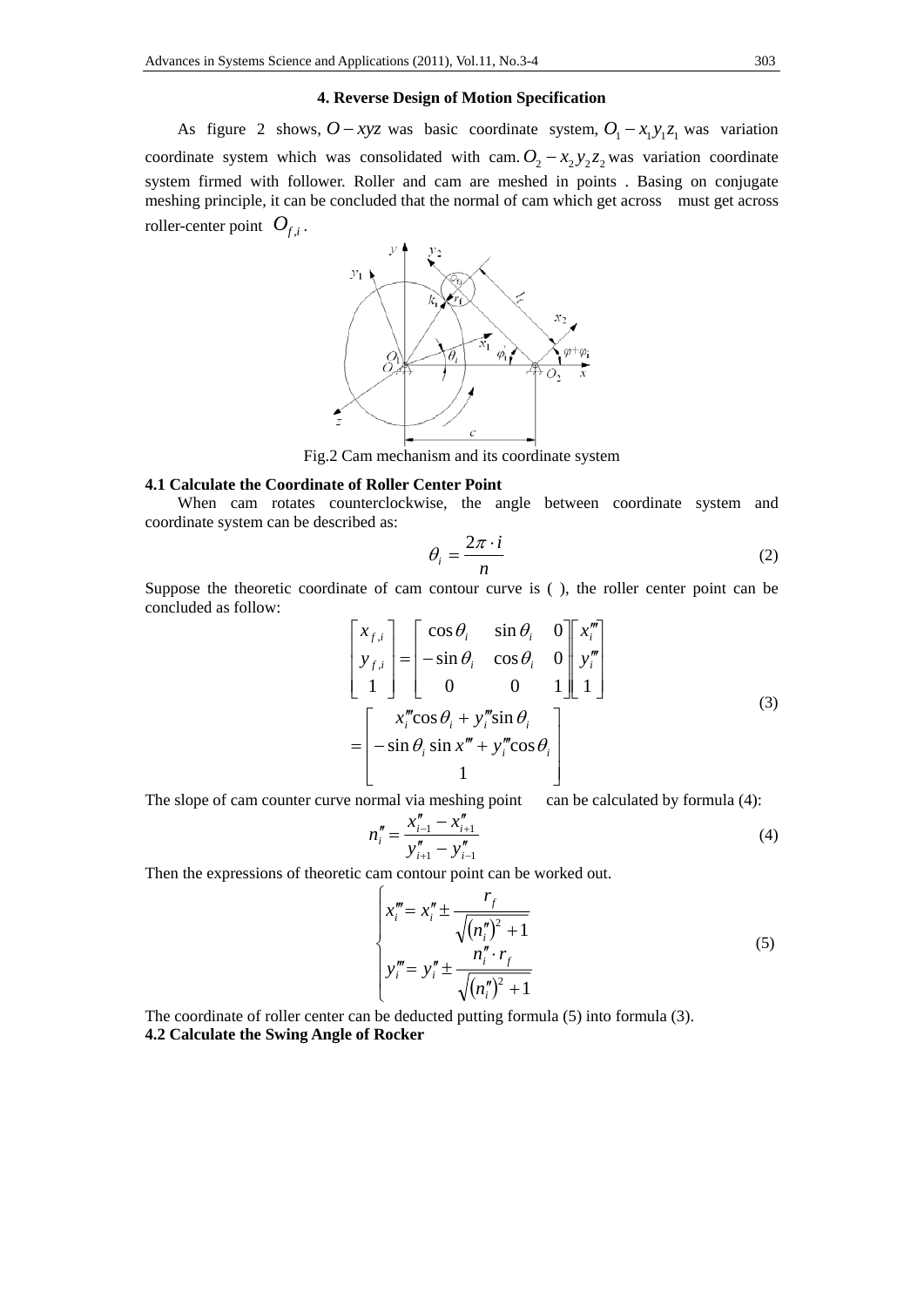In coordinate system  $O - xyz$  the original point of  $O_2 - x_2y_2z_2$  coordinate system is known, the original angle between  $O - xyz$  and  $O_2 - x_2y_2z_2$  coordinate system is  $\varphi$ , hypotheses the angle between rocker and X axis is  $\varphi_i'$ . Then the swing angle of rocker can be described as follow while the cam rotating.

$$
\varphi_i = \frac{\pi}{2} - \varphi - \varphi_i' \tag{6}
$$

According to the triangle geometric relations:

$$
\tan \varphi_i' = \frac{y_{f,i}}{c - x_{f,i}}\tag{7}
$$

Then put formula  $(7)$  into formula  $(6)$ , obtained formula  $(8)$ :

$$
\varphi_i = \frac{\pi}{2} - \varphi - \tan^{-1}\left(\frac{y_{f,i}}{c - x_{f,i}}\right) \tag{8}
$$

The swing angle of rocker can be constructed by formula (3), (5) and (8).

# **4.3 Calculate Velocity and Acceleration of Followe**r

Using  $s_i$ ,  $v_i$  and  $a_i$  represented discrete actuality displacement, velocity, and accelerate of follower separately, the expressions were constructed as follow:

$$
\begin{cases}\ns_i = \varphi_i \\
v_i = \frac{\varphi_{i+1} - \varphi_{i-1}}{\theta_{i+1} - \theta_{i-1}} \\
a_i = \frac{v_{i+1} - v_{i-1}}{\theta_{i+1} - \theta_{i-1}}\n\end{cases} \tag{9}
$$

#### **4.4 Calculate Dimensionless Motion Specification of Follower**

The actual motion specification curve of follower can be obtained by processing the follower actual motion specifications into dimensionless. Because the follower actuality displacement, velocity, and accelerate are discrete, so they can be dimensionless processed directly. The time , displacement , velocity , and accelerate can be expressed as follow:

$$
\begin{cases}\nT = \frac{t}{t_h} \\
S_i = \frac{s_i}{h} \\
V_i = \frac{v_i t_h}{h} \\
A_i = \frac{a_i t_h^2}{h}\n\end{cases}
$$
\n(10)

In the expressions:

 $T$ ,  $S_i$ ,  $V_i$ ,  $A_i$  ——dimensionless discrete time, displacement, velocity, and acceleration of follower;

 $t<sub>h</sub>$  ——intervals of cam lifting or returning time;

*h* ——position corresponding to of follower.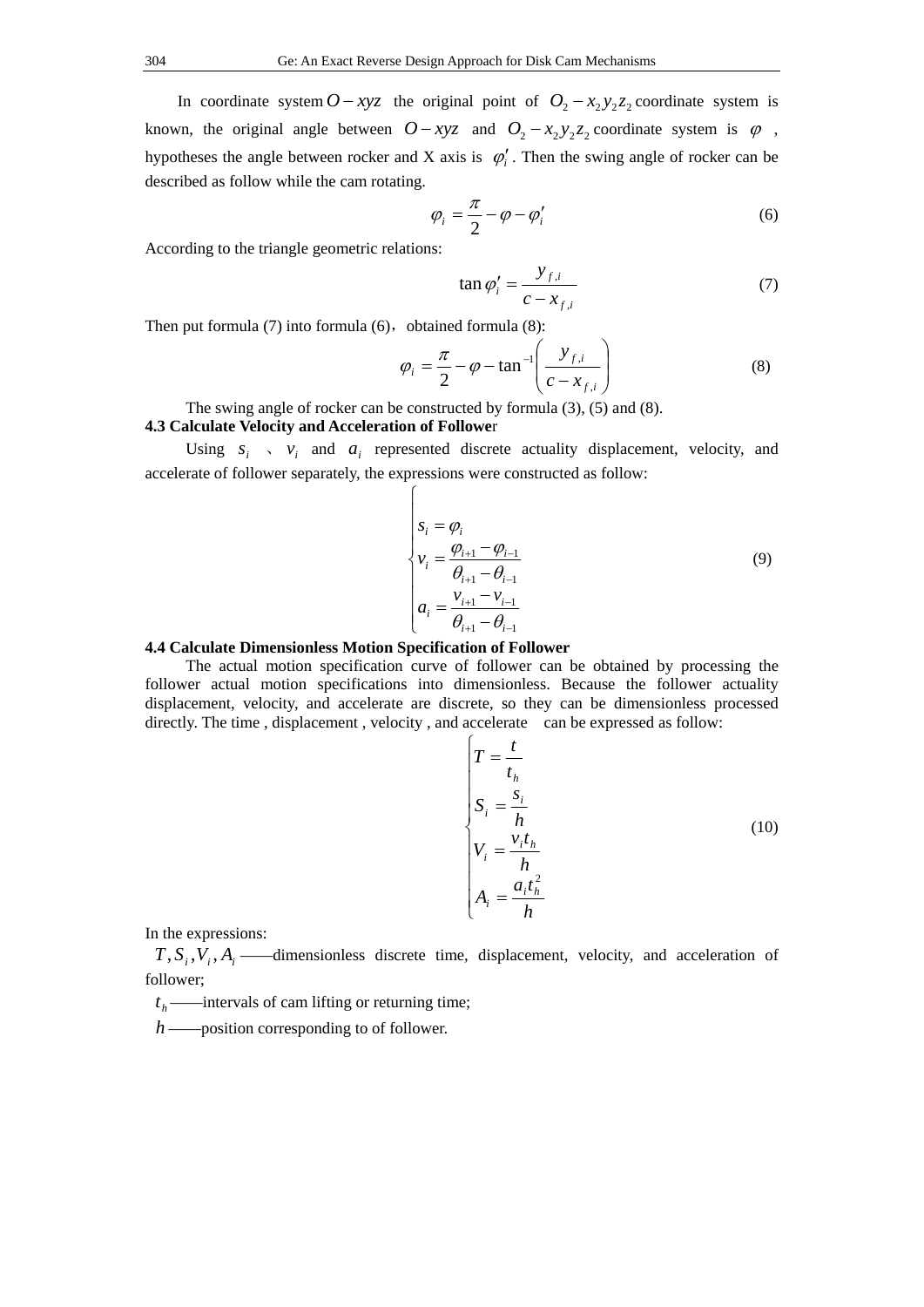# **5. Example of Cam Mechanism Reverse design**

A piece of cam which belongs to conjugating cam is shown in Fig.3. For this disk cam mechanism, the distance between A and B is 228mm, the length of pendulum rod is BC=145 mm, and radius of roller circle is 65 mm.



Fig. 3 Disk-cam mechanism with swinging follower

The discrete data is measured by CMM, the diameter of probe-radius is 1mm.

Cam contour curve fitting shown as in Figure 4 was obtained by equalized data. The curvature quality of contour curve directly fitted via compensation data is poor in Fig. (a). However, the curvature of contour curve shown in Fig. (b), which was fitted by points and processed smoothing, is more smooth and high-quality.



(a) Curvature of cam contour curve which is fitted directly(b) Curvature of cam contour curve which is treated smoothly

#### Fig. 4 Curvature of cam contour curve

According to fitting cam contour curve, the paper built a motion model and simulate motion, shown in Fig. 5. The follower actual motion specification curves were obtained. (Fig.6) Then Compared the motion specification of the follower with the desired curve of design requirements(the expected tract of the actual follower is known), if the difference is in the scope of permissible error of the track, the reverse cam quality is eligibility, otherwise it need to re-reverse design cam.



Fig.5 Mechanism simulation modeling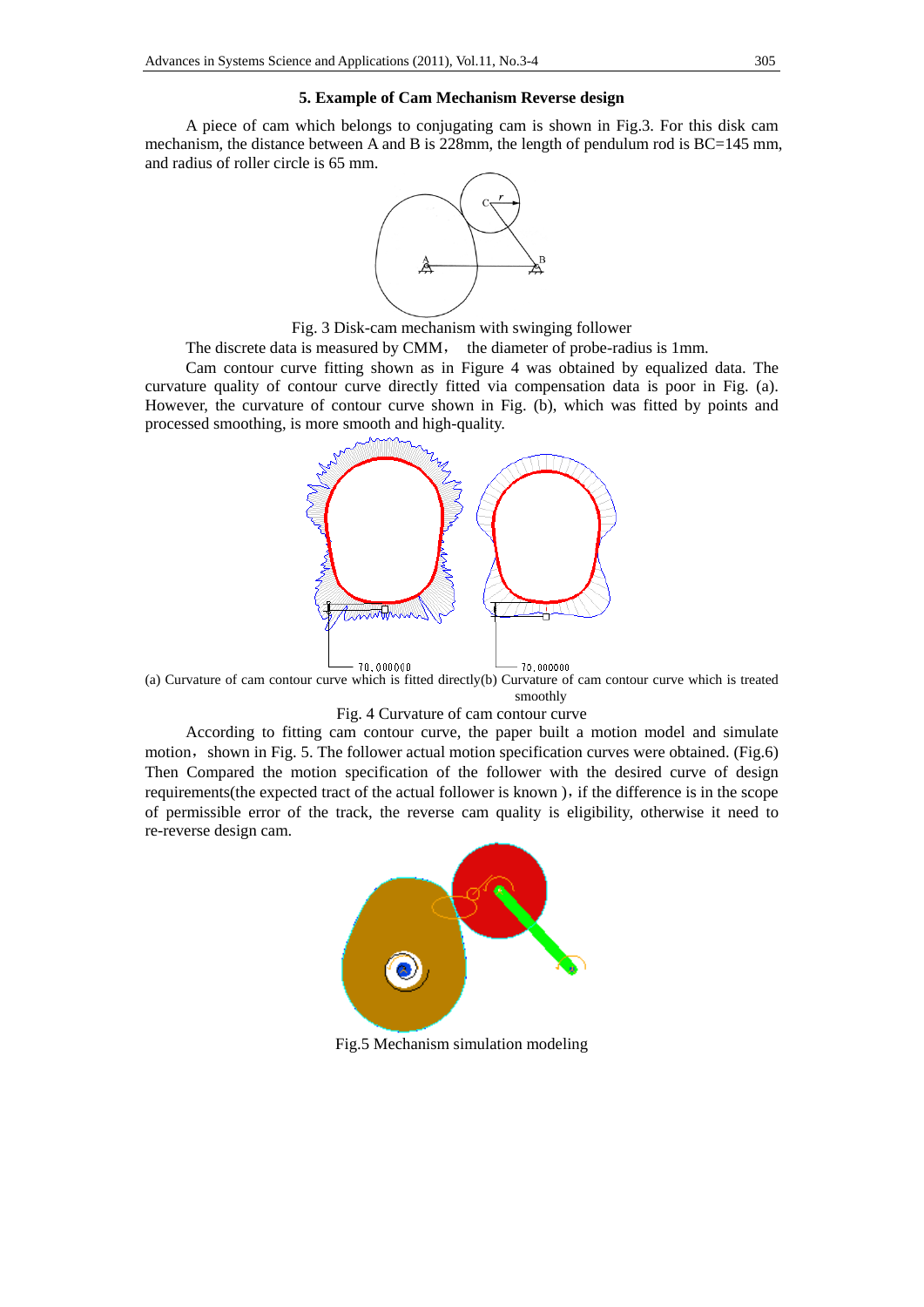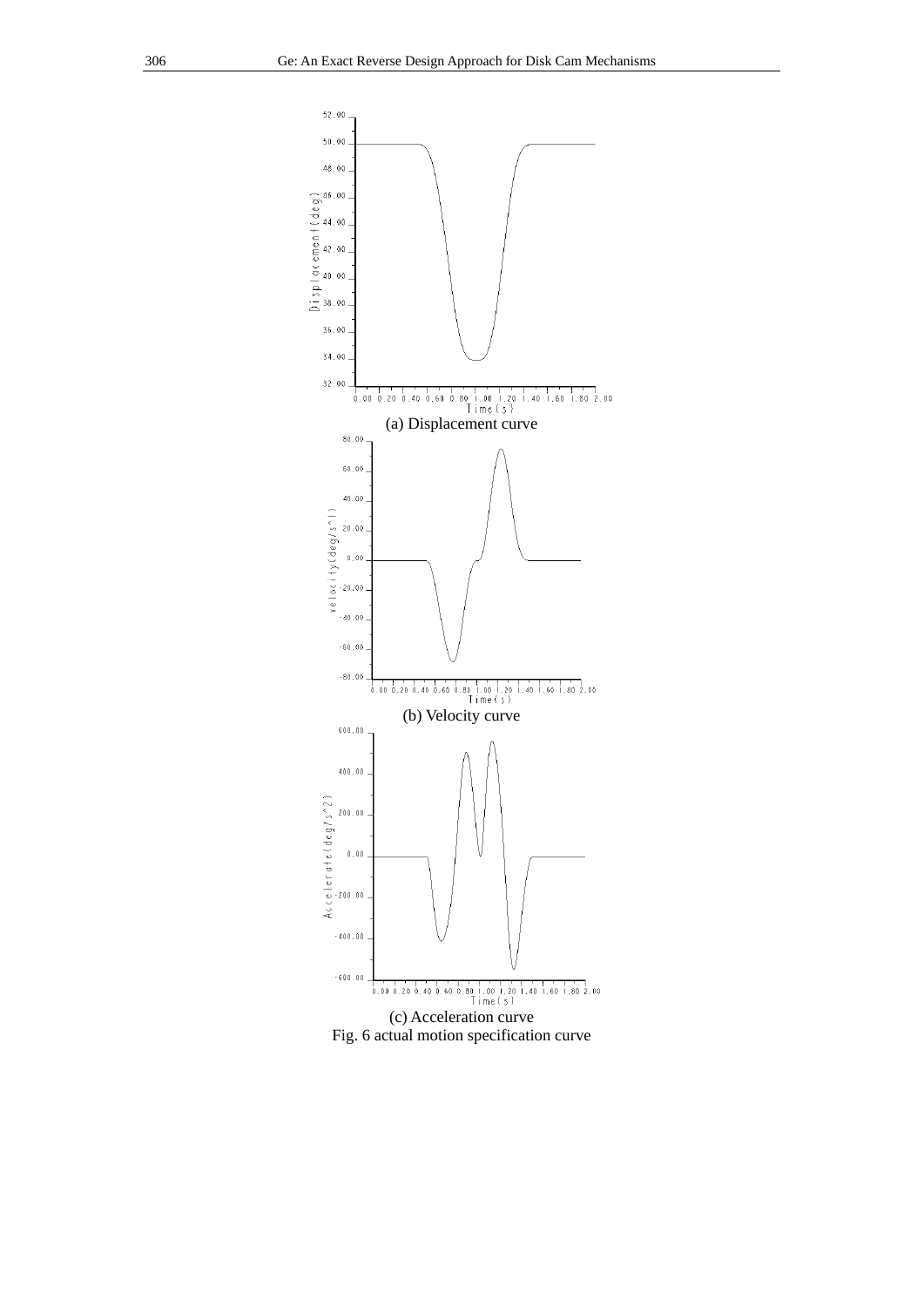According to the actual motion specification curve, the cam rotates 90°during lifting and returning time separately. Processed actual motion specification curve into dimensionless motion specification, the dimensionless motion specification of lifting and returning curve were constructed in Fig.(7) and Fig.(8).